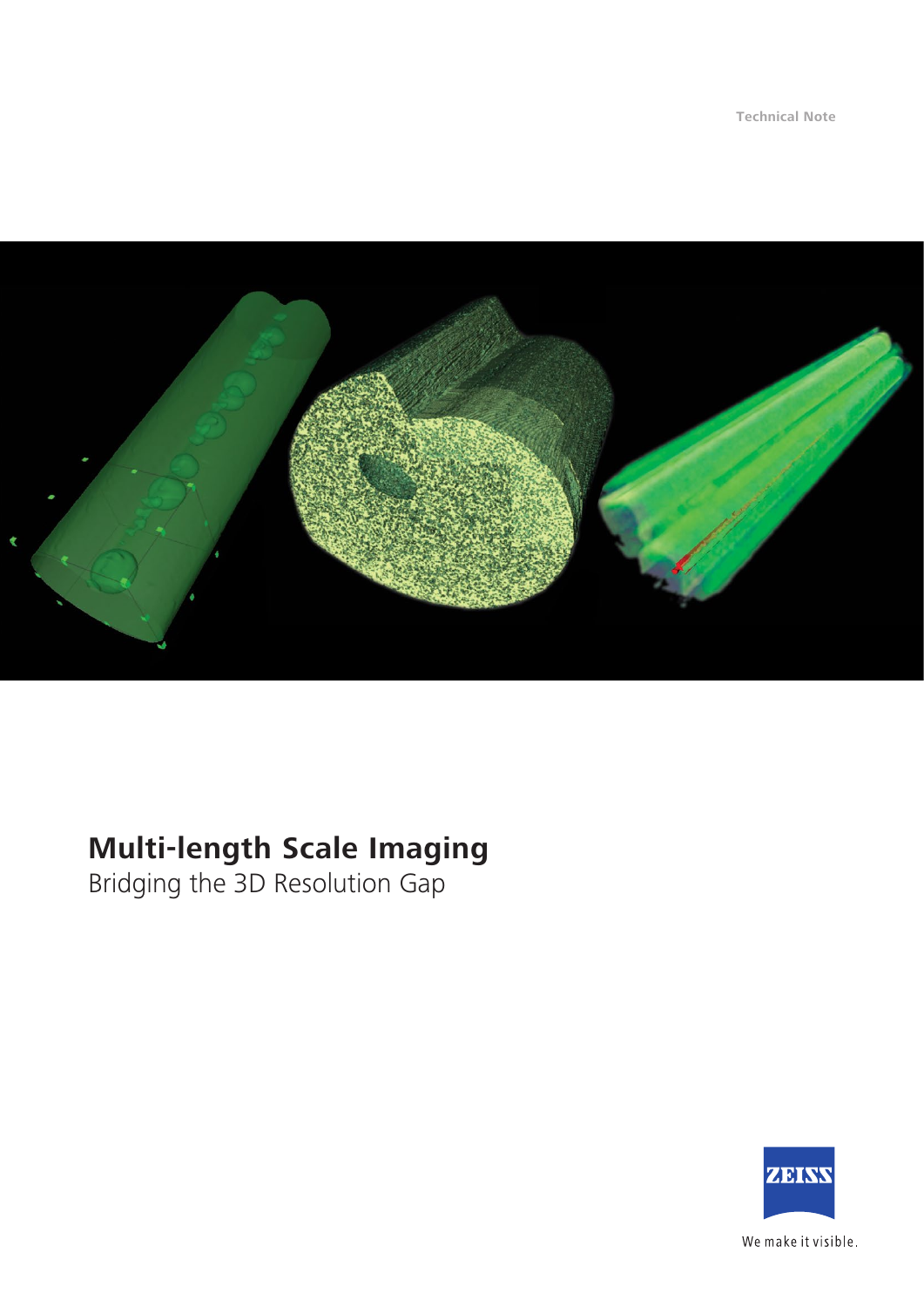# **Multi-length Scale Imaging** Bridging the 3D Resolution Gap

Author: *Carl Zeiss Microscopy GmbH, Germany*

Date: July 2013

**Between industrial CT and electron microscopy, a large sample size and resolution gap has remained unaddressed for volumetric imaging. ZEISS's 3D X-ray microscopes (XRM) provide non-destructive 3D imaging for quantitative analysis of samples at length scales within this gap to provide a complete solution for correlative multi-length scale investigations.**

Both naturally occurring real world materials and a wide range of artificially constructed nanomaterials and composites typically have internal structures that vary in length scale, e.g.:

- Semiconductor chips and devices contain features ranging from nanometer scale transistors up to centimeter scale packages;
- Pore and crack structure in geological materials, such as those in rocks studied for oil and gas recovery or  $CO<sub>2</sub>$ sequestration, range from nanometers to millimeters:
- Biological tissues contain microscopic features from the subcellular level to large organs;
- Fractures and cracks in materials, in which a crack tip can measure on the order of angstroms while the crack opening profile and geometry can be substantially greater than millimeter scale;
- Engineered microstructures (fibers, matrix composites, sintered materials) can have complex features that must be observed at several length scales.

To gain true insight into the material, observation and quantification of structures are required at each length scale. Direct observation or correlation to 3D structure is critical.



No single microscopy solution is capable of imaging structures across an entire range of length scales in 3D. In response, new fields of correlative microscopy have emerged that use several imaging solutions to analyze one sample. However, there exists a significant gap between the two common 3D imaging methods:

- 1. *Low resolution, large sample size* Solutions such as clinical or industrial CT provide non-destructive 3D analysis of larger samples, but at coarse resolutions
- 2. *High resolution, small sample size* Electron microscopy-based techniques achieve high resolution, but are destructive and inefficient for samples beyond a limited size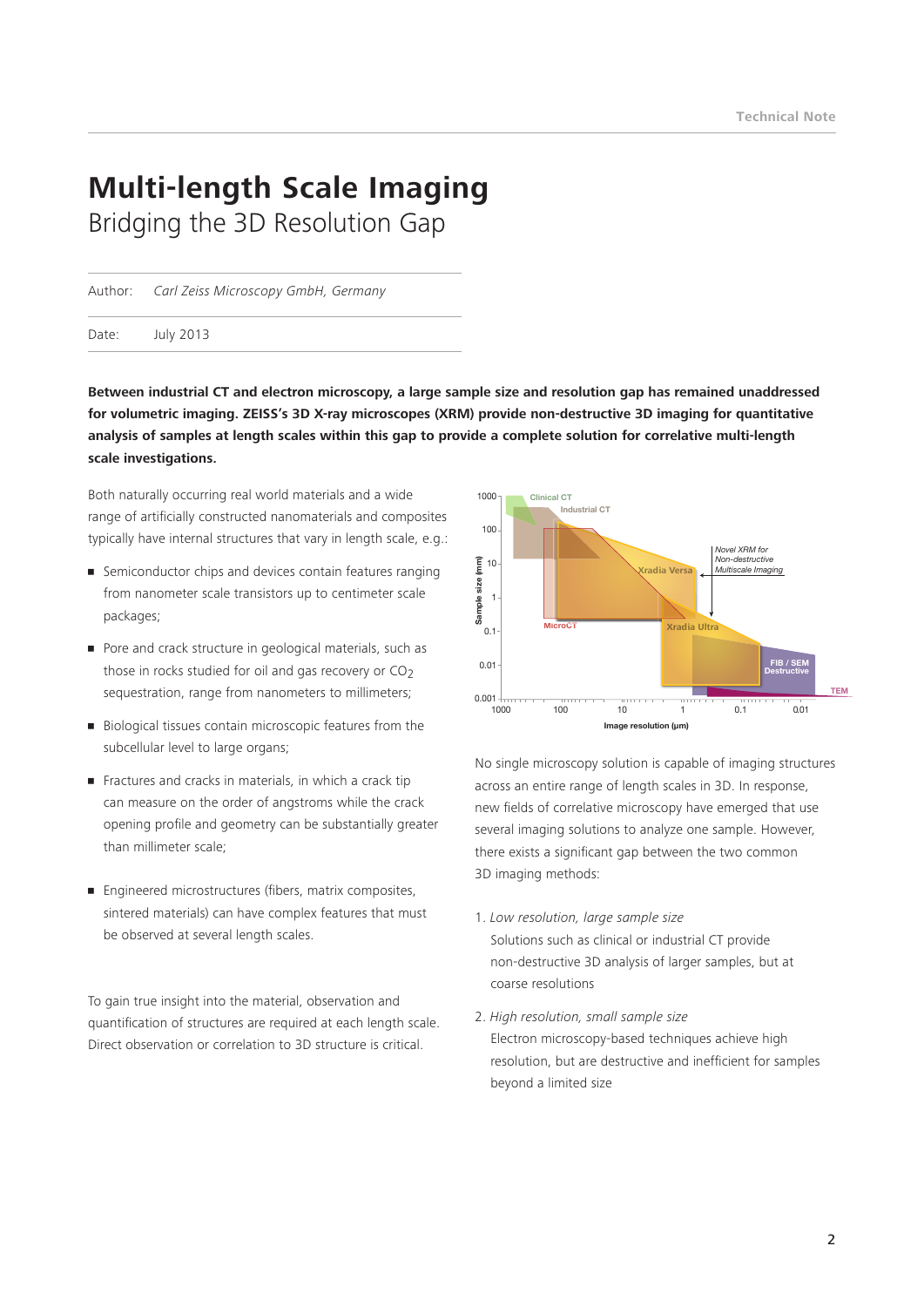The 3D imaging solution that fulfills this resolution and sample size gap must be non-destructive, so that the sample can be re-imaged at higher resolutions. ZEISS XRM provides the answer.

The ZEISS multi-length scale suite of X-ray microscopes – Xradia Versa and Xradia Ultra families – is the only solution that completely bridges the 3D resolution gap. The system suite provides variable magnification to non-destructively observe three-dimensional features across multiple length scales to offer flexible end-to-end X-ray imaging, allowing a wide range of structures to be studied:

- Sample sizes from sub-millimeter to inches with resolution down to 700 nanometers is possible on the Xradia Versa family;
- Samples up to a millimeter in size can be imaged with resolution down to 50 nanometers on the Xradia Ultra family.

The Xradia Versa family's unique multi-objective turret microscope design enables Scout-and-Zoom: surveying the entire sample at medium resolution (scout) to identify and isolate regions of interest before virtually sub-sampling (zoom), to scan the smaller ROI at the highest resolution.

#### **Application Example (Bone)**

Bone consists of complex hierarchical structures at a variety of different length scales. ZEISS multi-length scale imaging solutions enable bone investigations from the sub-millimeter trabecular level down to the nanometer canalicular level, providing unprecedented in-laboratory access to the 3D structures of inter-lacunar networks.

### **Application Example (Semiconductor)**

The penetrative power and high resolution of ZEISS systems enable an effective new workflow for failure analysis. First, regions of interest (ROIs) are identified using conventional input from low-resolution failure analysis tools such as electrical TDR. Then, Xradia Versa can non-destructively perform virtual cross section of the ROI (without de-packaging) at high resolutions to gain 3D structural and coordinate information, providing defect localization and visualization for classification. Further testing can resolve inconsistencies (if any) between the first steps, strain the sample to failure, perform thermal analysis, or observe failure evolution *in situ*. Downstream, the package is ultimately consumed by a destructive electron microscopy technique that uses the fault isolation information provided by Xradia Versa to navigate to and characterize faults.

**Bone**



#### **Semiconductor**

1st



*Testing: TDR (Electrical test)*

2nd



*Xradia Versa Virtual Cross Section (non-destructive)*

3rd



*Further Testing (TDR,* in situ *imaging on the Xradia Versa, thermal stress tests, etc.)* 

 $4th$ 



*FIB SEM or Other Cross Section (destructive)*